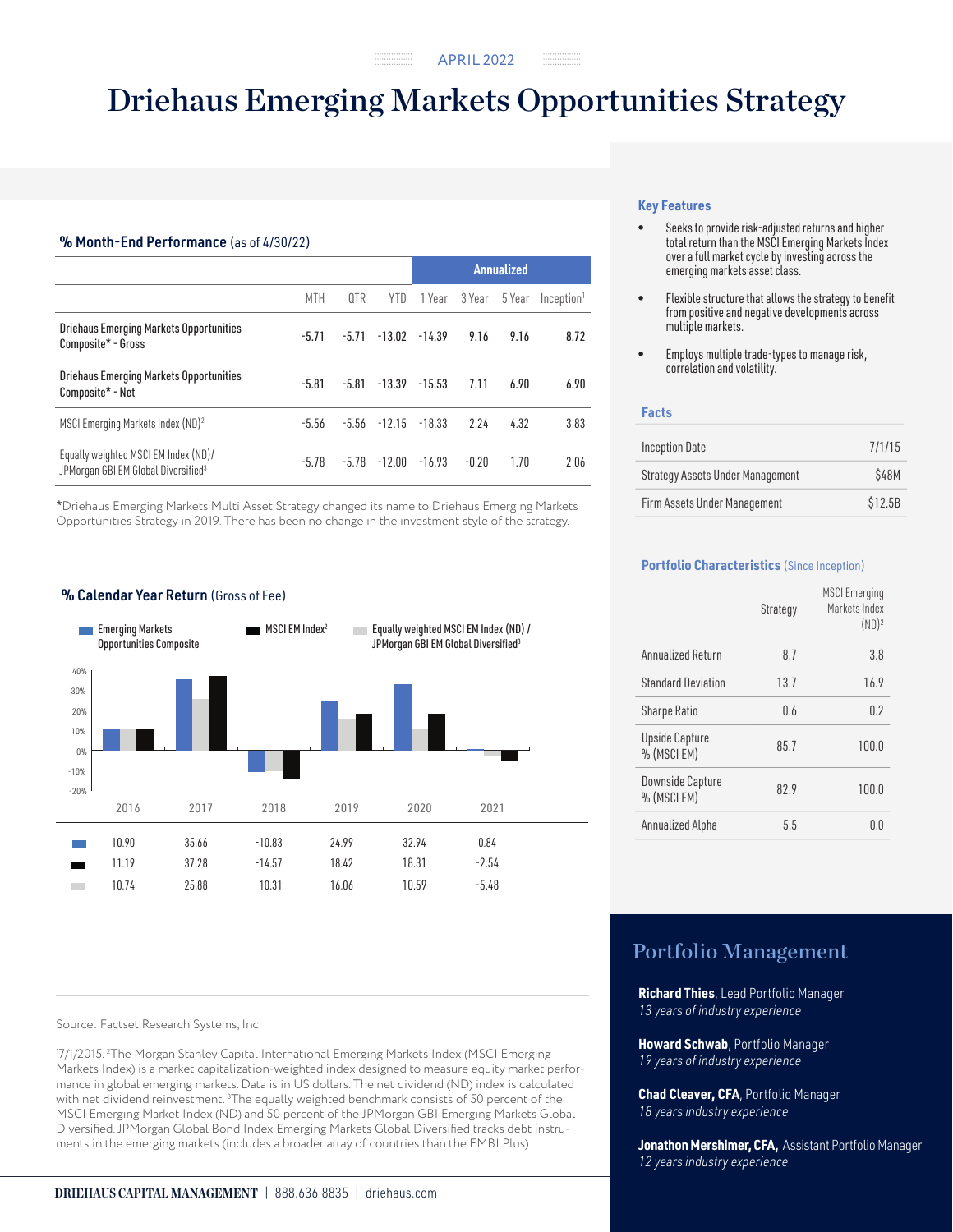#### Driehaus Emerging Markets Opportunities Strategy

## Country Weights (%)

|                             | Equity<br>Strategy Weight | Fixed Income<br>Strategy Weight | Benchmark<br>Weight |
|-----------------------------|---------------------------|---------------------------------|---------------------|
| Argentina                   | 0.7                       | 0.0                             | 0.0                 |
| <b>Brazil</b>               | 2.5                       | 1.8                             | 5.3                 |
| Canada                      | 3.4                       | 0.0                             | 0.0                 |
| Chile                       | 0.0                       | 0.5                             | 0.5                 |
| China                       | 12.3                      | 4.3                             | 27.3                |
| Czech Republic              | 1.0                       | 1.2                             | 0.2                 |
| Egypt                       | 0.0                       | 0.6                             | 0.1                 |
| France                      | 0.5                       | 0.0                             | 0.0                 |
| Hong Kong                   | 0.4                       | 0.0                             | 3.0                 |
| India                       | 8.5                       | 0.0                             | 13.7                |
| Indonesia                   | 2.7                       | 1.3                             | 1.9                 |
| Japan                       | 0.9                       | 0.0                             | 0.0                 |
| Malaysia                    | 0.9                       | 0.0                             | 1.6                 |
| Mexico                      | 1.7                       | 2.5                             | 2.2                 |
| Netherlands                 | 1.0                       | 0.0                             | 0.0                 |
| Nigeria                     | 0.0                       | 0.9                             | 0.0                 |
| Oman                        | 0.0                       | 0.6                             | 0.0                 |
| Peru                        | 0.0                       | 0.8                             | 0.2                 |
| Qatar                       | 1.2                       | 0.8                             | 1.0                 |
| Saudi Arabia                | 3.8                       | 1.8                             | 4.7                 |
| South Africa                | 1.3                       | 1.5                             | 3.7                 |
| South Korea                 | 9.9                       | 0.0                             | 12.5                |
| Taiwan                      | 9.0                       | 0.0                             | 15.4                |
| <b>Thailand</b>             | 0.8                       | 0.0                             | 1.9                 |
| <b>United Arab Emirates</b> | 1.2                       | 0.0                             | 1.5                 |
| <b>United States</b>        | 5.4                       | 0.8                             | 0.1                 |
| Uruguay                     | 0.6                       | 0.0                             | 0.0                 |
| Cash/Other*                 | 10.8                      | 0.0                             | 0.0                 |

|                               | Strategy |      | Benchmark Active Weights |
|-------------------------------|----------|------|--------------------------|
| Comm. Services                | 6.9      | 10.3 | $-3.4$                   |
| <b>Consumer Discretionary</b> | 7.6      | 12.6 | $-5.1$                   |
| <b>Consumer Staples</b>       | 2.1      | 6.0  | $-3.9$                   |
| Energy                        | 5.8      | 5.0  | 0.8                      |
| <b>Financials</b>             | 16.3     | 22.3 | $-5.9$                   |
| <b>Health Care</b>            | 1.3      | 3.8  | $-2.5$                   |
| Industrials                   | 4.0      | 5.5  | $-1.5$                   |
| Information Technology        | 16.4     | 20.5 | $-4.1$                   |
| <b>Materials</b>              | 7.3      | 9.2  | $-2.0$                   |
| Real Estate                   | 1.0      | 2.1  | $-1.1$                   |
| Utilities                     | 1.0      | 2.8  | $-1.7$                   |
| Cash/Other*                   | 10.8     | 0.0  | 10.8                     |
| <b>Fixed Income</b>           | 19.6     | 0.0  | 19.6                     |

# Equity 69.7 Fixed Income 29.6 Cash/Other\* 10.8 Asset Allocation (%)

Source: Driehaus Capital Management LLC Data as of 4/30/22.

\*Includes any other non-equity or fixed-income security types.

## TERMS

**Downside Capture** is the down-market capture ratio is a statistical measure of an investment manager's overall performance in down-markets. The ratio is calculated by dividing the manager's returns by the returns of the index during the down-market and multiplying that factor by 100. **Upside Capture** is the up-market capture ratio is the statistical measure of an investment manager's overall performance in up-markets. The ratio is calculated by dividing the manager's returns by the returns of the index during the up-market and multiplying that factor by 100. **Effective duration** takes into account that expected cash flows will fluctuate as interest rates change. **Sharpe Ratio** is calculated by finding the portfolio's excess return and then dividing by the portfolio's standard deviation.

## Sector Weights (%)